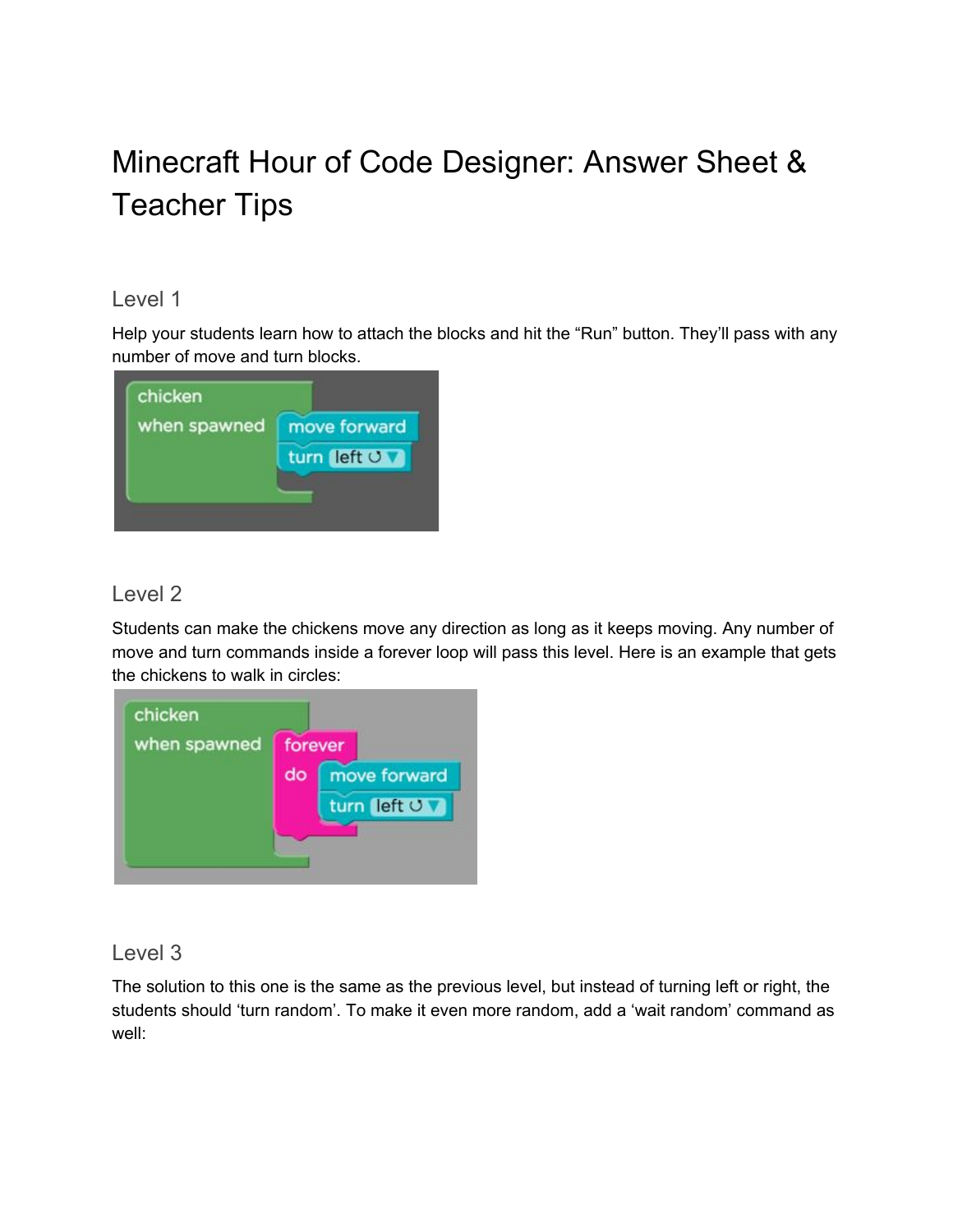

There is no code to write on this level. Have your students use the arrow keys or swipe their screens to walk to the door. Hit the spacebar on the keyboard or tap the game space on a touch screen to "use" the door and open it. When they walk inside the house, they win.

# Level 5

The code here is just a "drop wool" block in the "when used" slot. The harder part for some students may be figuring out how to get the wool. If they are having trouble moving to the sheep, encourage them to use the arrow keys on the keyboard rather than the buttons on the screen. And, in order to "use" the sheep and get the wool, their character (Steve or Alex) needs to be next to the sheep and facing the sheep. If the sheep steps back when they touch it, take another step toward the sheep.



## Level 6

To solve this level, students need to get the cows to move toward their character forever and then have the character lead the cows to the grass. They can either do this in the "when spawned" event slot (in which case the cows will walk toward the character when you hit Run) or in the "when touched" event slot. If they do it on "when touched", they'll need to walk over and touch both cows. Then, walk back to the grass so the cows get to the grass.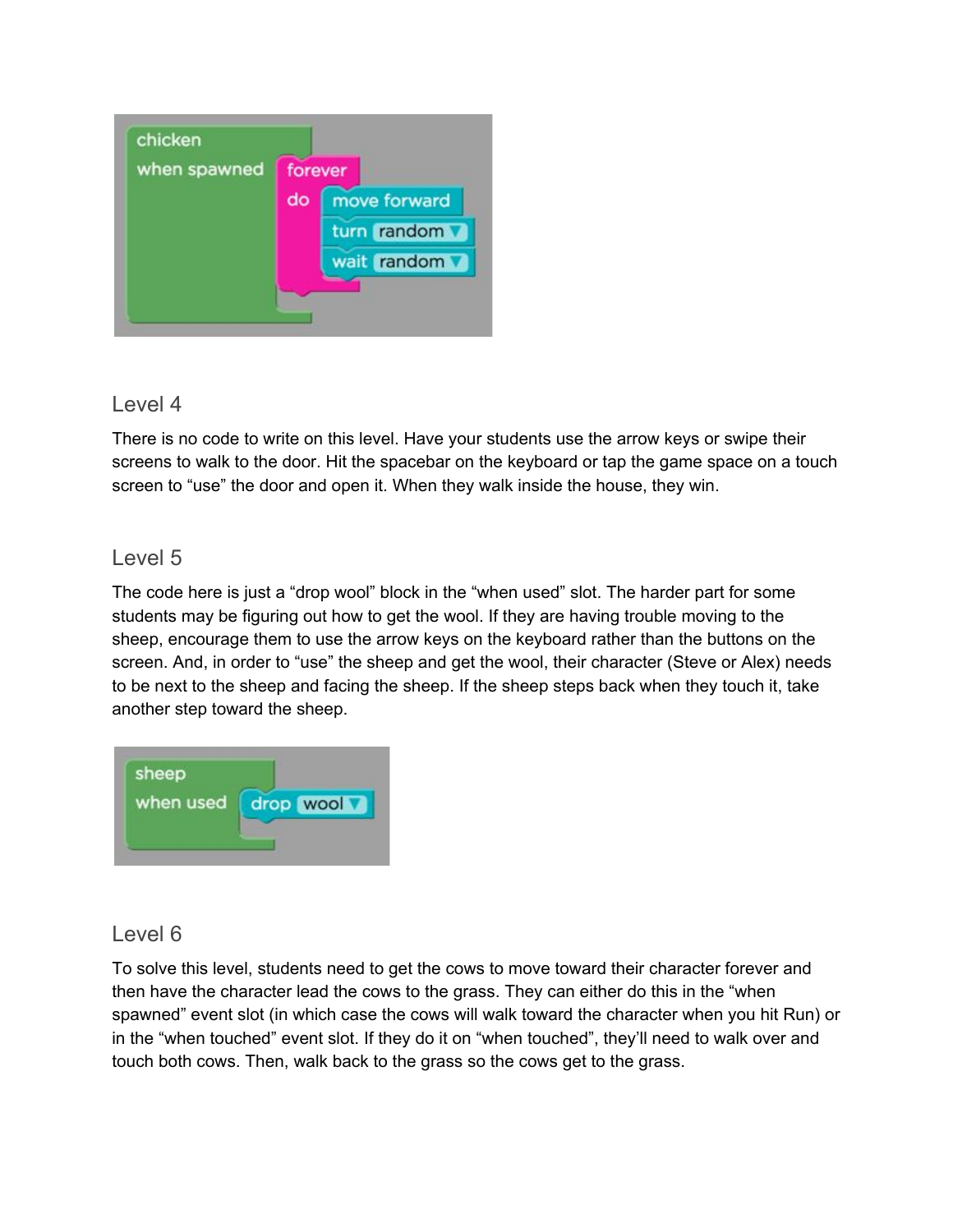

This one is a bit of a puzzle. In order to get through the wall, the students need to figure out how to get the creeper to the wall and then make the creeper explode. There is more than one way to solve it, but the easiest is to have the creeper forever move toward the sheep when it is spawned. Then, hit Run, wait until the creeper is right next to the wall, touch the creeper to make it explode **and then walk a few steps away so you aren't hit in the blast**.

If your students don't have enough time to get away, encourage them to change the "wait short" command to "wait long". Or even add a second "wait long" command.

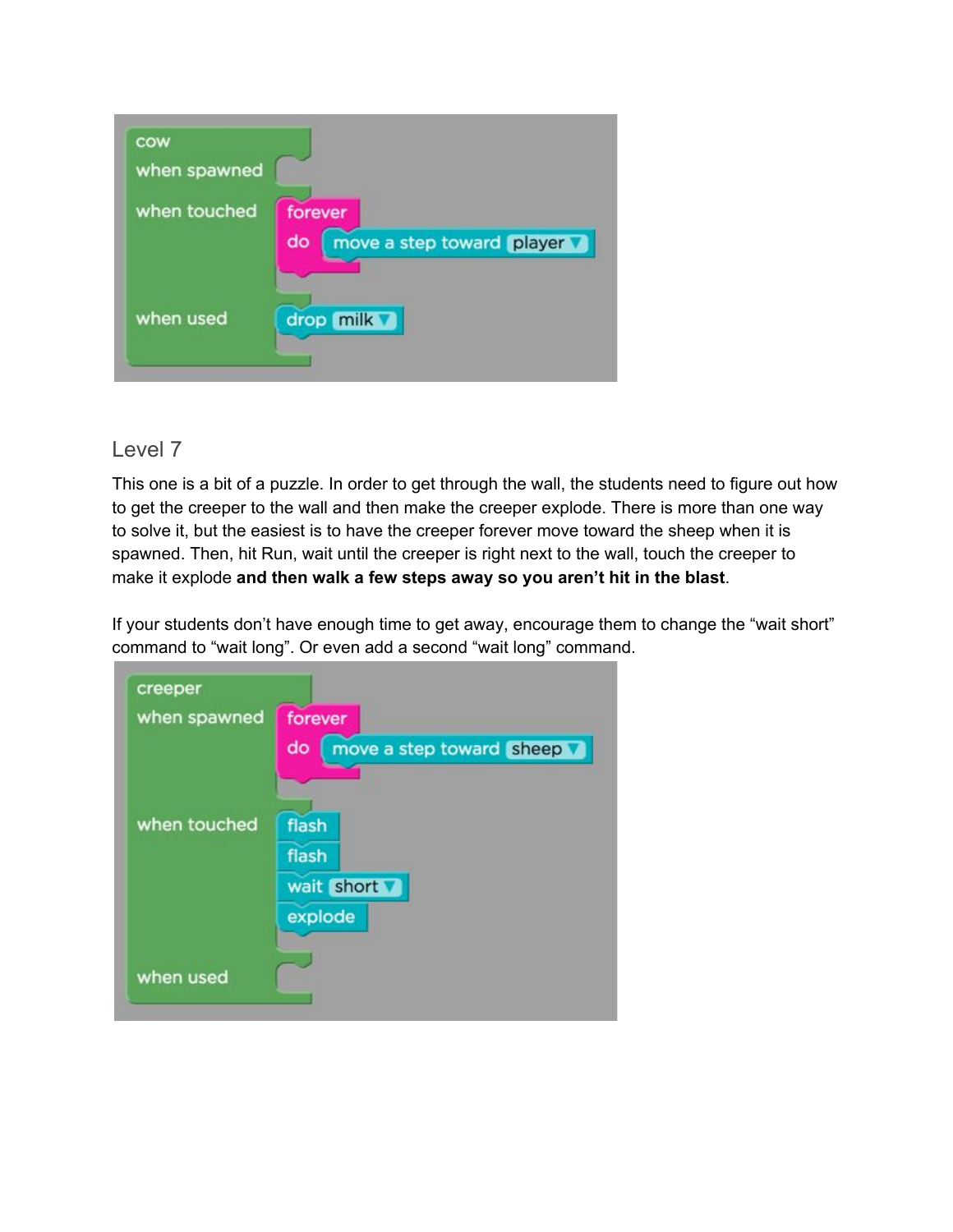This level teaches the students how to code characters to interact with other characters on the screen. Your student can solve this without ever leaving the house. They can use the forever loop to make the Iron Golem attack the zombies. (If they want to join the fight, they can also leave the house and go fight zombies too.)

| when spawned | forever |                           |  |
|--------------|---------|---------------------------|--|
|              | do      | move a step toward zombie |  |
|              |         | hit                       |  |
|              |         |                           |  |
|              |         |                           |  |
| when touched |         |                           |  |
| when used    |         |                           |  |
|              |         |                           |  |
| when hit     |         |                           |  |

#### Level 9

This level teaches spawning. Your students can "pass" it by spawning any creature and any number of creatures. For example, here is code that spawns two chickens and a sheep:



## Level 10

To pass this level, students should spawn 3 zombies at night and then make them forever move toward the student. You can fight the zombies by facing them and pressing the spacebar or tapping the game space to "use" them.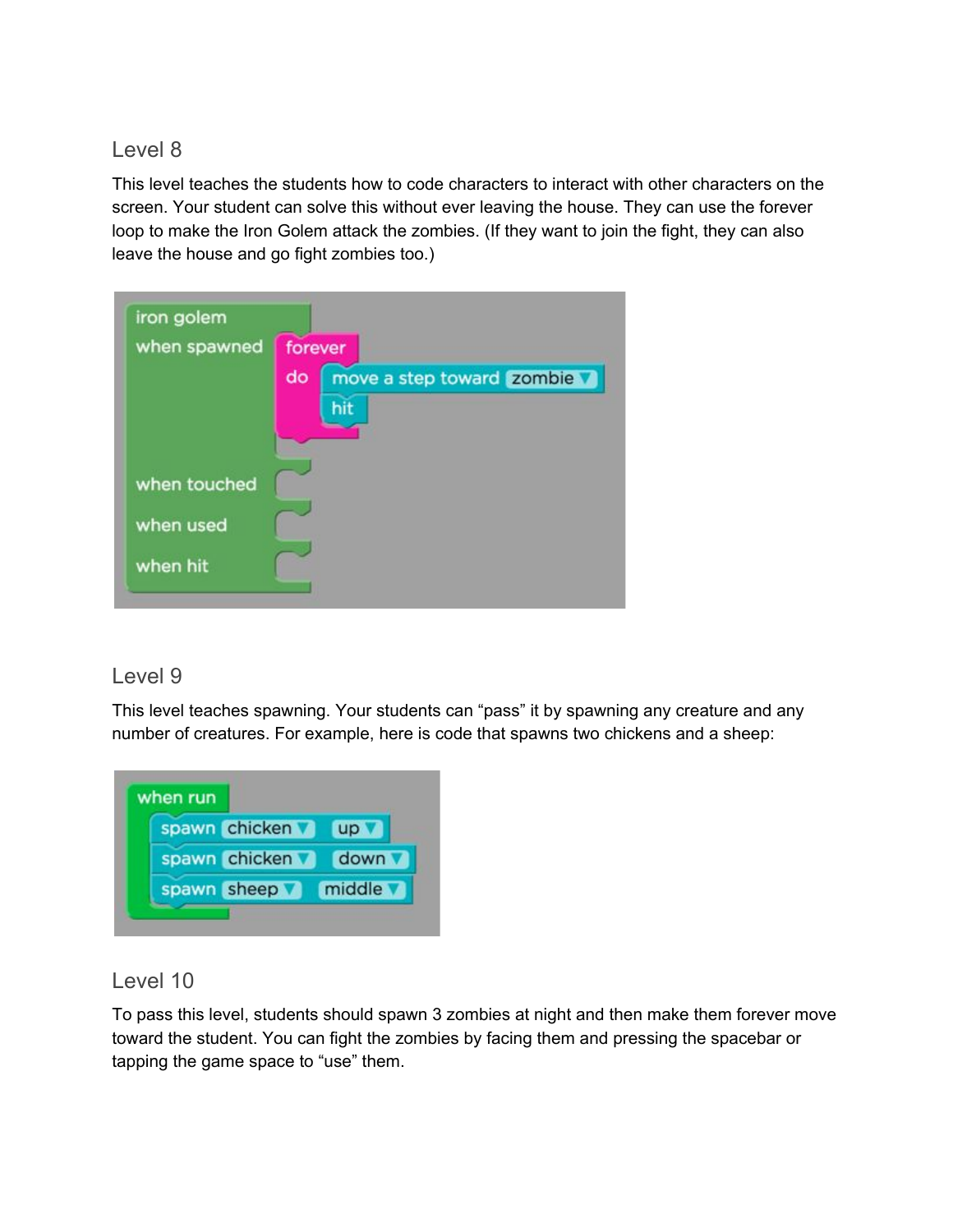If this level is too hard, encourage your students to add "wait long" between each step the zombies take. If that's still too hard, they can get creative to make it easier. After all, they are writing the code. There is no reason zombies have to attack. What if instead of attacking, the zombies "disappear" when touched? Now, you can beat it just by walking up and touching the zombies.

| when night           | zombie       |                                 |
|----------------------|--------------|---------------------------------|
| spawn zombie<br>up v | when spawned | forever                         |
| spawn zombie<br>up V |              | do<br>move a step toward player |
| spawn zombie<br>up v |              |                                 |
|                      | when touched | wait medium                     |
|                      |              | hit                             |
|                      | when used    | flash<br>disappear              |
|                      | when day     | disappear                       |

#### Level 11

This level teaches the students about score keeping. To pass it, they need to add a point every time they touch an Iron Golem. And then, they need to use all 5 Iron Golems. If that's too hard, have them give themselves 5 points when they touch the first Iron Golem.